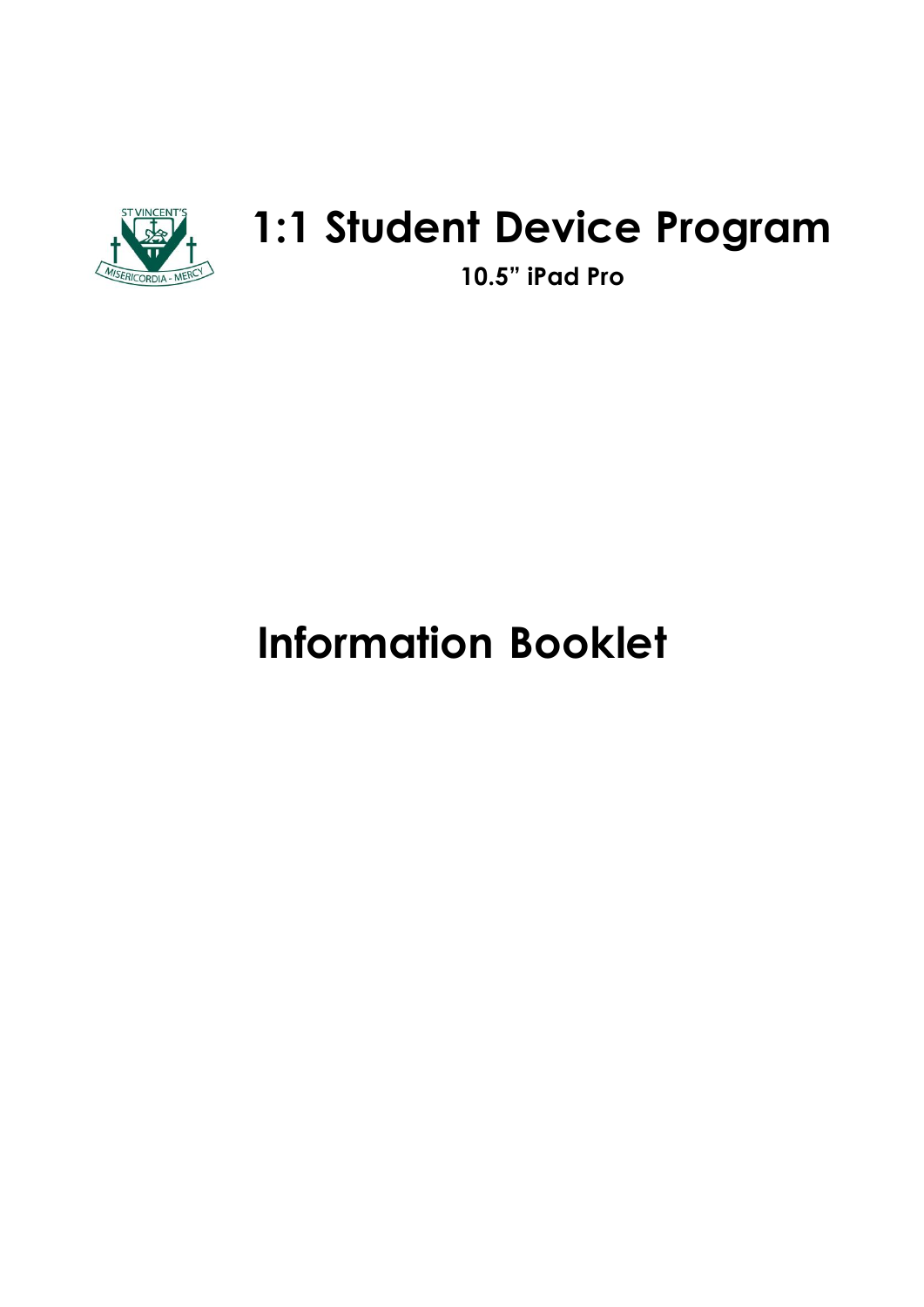# **1:1 Device Program – An Educational and Catholic Imperative**

As a Catholic Christian community we educate all to live the gospel of Jesus Christ as successful, creative and confident, active and informed learners empowered to shape and enrich our world.

(BCE Learning and Teaching Framework 2019)

The Australian Curriculum reflects the Alice Springs Education Declaration on the Educational Goals for Young Australians (2019) that the Australian education system promotes excellence and equity and that all young Australians become confident and creative individuals, successful lifelong learners, and active and informed members of the community.

The Australian Curriculum describes specific knowledge, understanding and skills about technology and its use in ways that are interactive, multimodal and provide flexibility across contexts and audiences. Ways to use, share, develop and communicate with ICT are named within the content of individual Learning Areas of the curriculum and the use of ICT is integrated across all Learning Areas through the ICT General Capability.

Catholic Education is called to meet the challenges of learning in a digital age. Expressed in the words of Pope Francis, "*The revolution taking place in communications media and in information technologies represents a great and thrilling challenge; may we respond to that challenge with fresh energy and imagination as we seek to share with others the beauty of God".*

(Pope Francis: 2014).

Learning and living are not two separate endeavours that students engage with in isolation. Technologies and their uses are pervasive across all areas of our society and modern living.

In response, we need to ensure that learning can take place in flexible, resource-rich environments where technology supports connected, real life and real time learning and teaching.

At St. Vincent's Primary School;

- 1. We support our school and each other as we partner in education.
- 2. We dedicate our expertise, energy and commitment to the development of our community of 21<sup>st</sup> century learners.
- 3. We expect all to achieve to the best of their ability, enriching their talents through challenging, exciting and contemporary educational experiences.
- 4. We work in a co-operative spirit, embracing our learning opportunities.
- 5. We positively contribute to the shared stories, vibrant memories and the creation of our future by challenging ourselves and striving to be more like Jesus.
- 6. We say no to harassment, violence and bullying and solve conflict with dignity and care.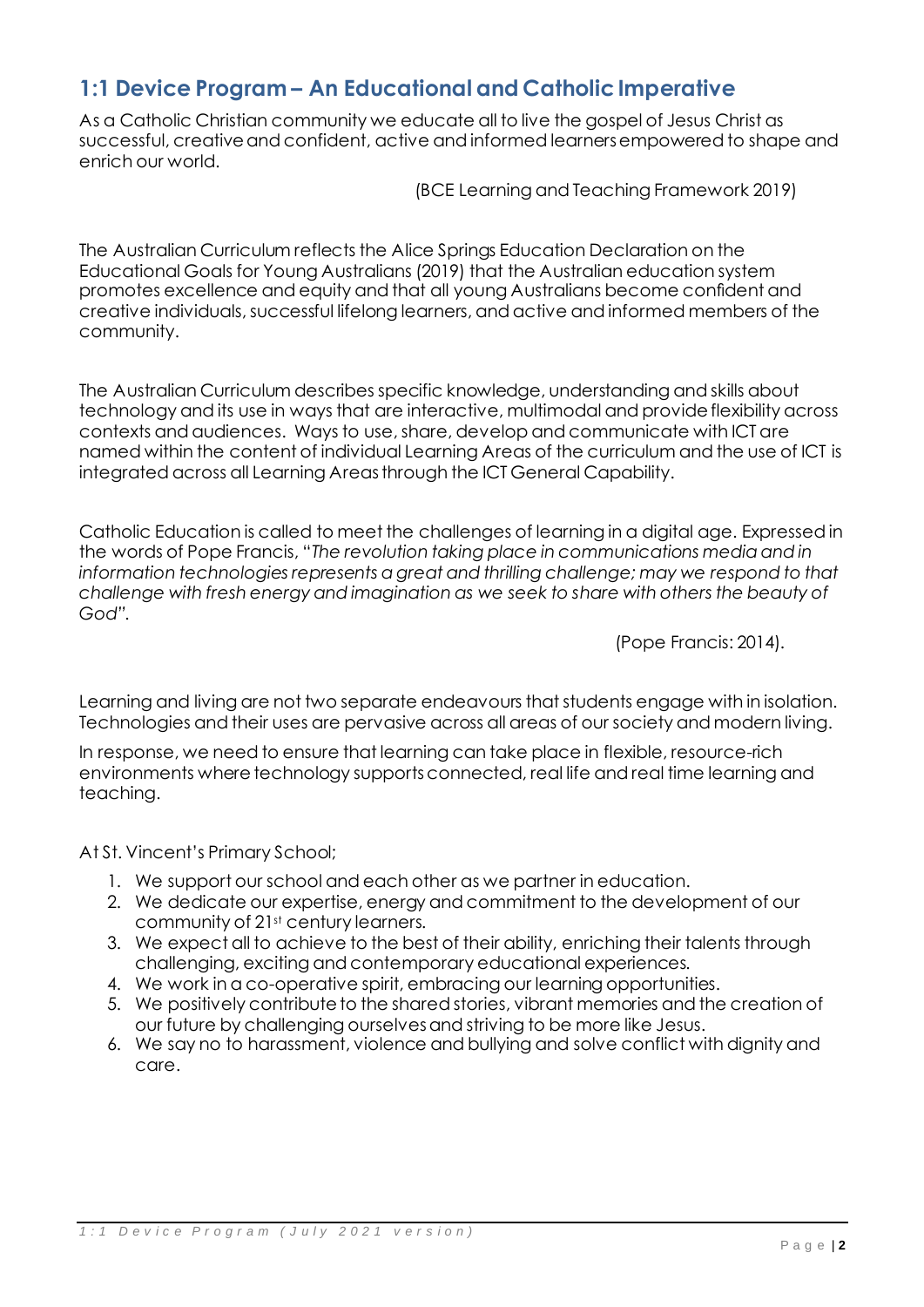# **1:1 Device Program at St. Vincent's Primary School**

Students at St. Vincent's Primary School participate in a 1:1 Device Program from Year 4 to Year 6. Each student will be issued with a school-owned 10.5" iPad Pro and Logitech Bluetooth Keyboard for their educational use whilst enrolled at the school or until the end of Year 6.

# **1:1 Device Program: The role of the school, student and parents**

The role of the school, student and parents in St. Vincent's Primary School 1:1 Device Program are outlined below, with the associated actions and responsibilities listed in the following section.

# **The role of the School**

The school provides **leadership** (vision, planning and management) to ensure that the 1:1 Device Program is driven by an educational imperative, focusing on successful **learning**  outcomes and supporting the school's vision for learning. School leadership will work with teachers to create contemporary learning environments that allow students to learn. This will include engaging teachers in continuous learning to enhance their **professional practice**. As with all aspects of learning, the school values **parent and community engagement** and the important role this plays in achieving successful outcomes. The school plans for and manages the **technical environment and functional aspects** including security, to ensure the program's success.

# **The role of the Student**

Students understand that the primary purpose of the 1:1 Device Program is to support their learning. Students use technology in their learning to investigate, collaborate and communicate in a safe and responsible way that reflects good digital citizenship.

# **The role of Parents/Caregivers**

Parents/Caregivers are the first educators of their children and have a vital role to play in their child's learning. Working in partnership with the school will help to ensure the success of the 1:1 Device Program. Parents have an important role in the co-education of their child about issues related to the care of technology and its safe and responsible use. Parent/Caregivers support the school by maintaining an active interest in their child's learning including understanding how technology is being used to support learning in the classroom and at home, as well as meeting financial obligations associated with the program.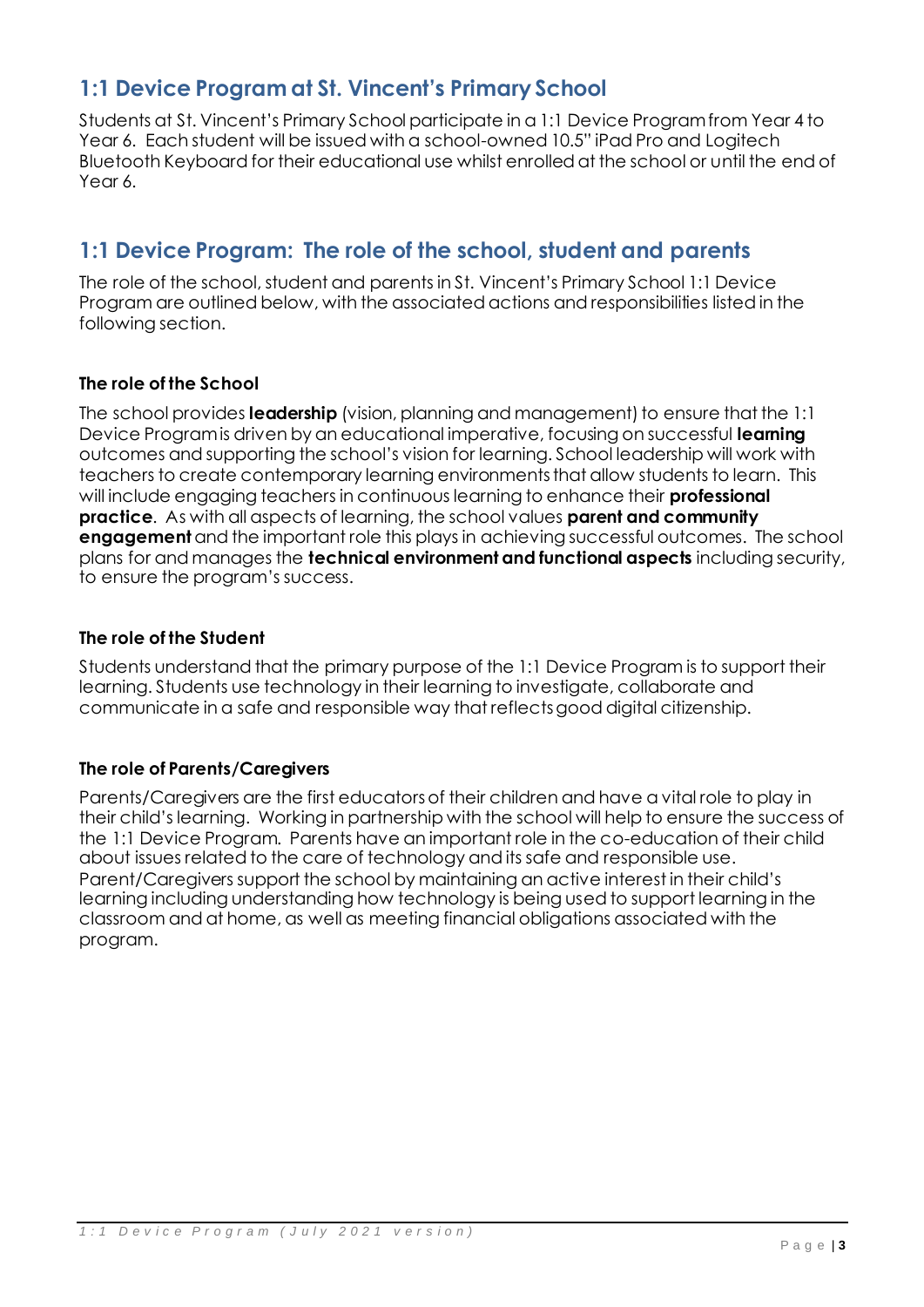# **School, Student and Parent/Caregiver Responsibilities and Actions**

### **School Responsibilities and Actions**

The school is responsible for providing **leadership** for the 1:1 Device Program and school leaders play an integral role in this leadership. Effective leadership plans for and manages considerations related to **successful learning**; **professional practice**; **parent and community engagement**; as well as **technical environment and functional aspects**. Responsibilities and actions for the school in relation to the 1:1 Device Program include:

- **Successful Learning**
	- o Creating the conditions that enable the school's vision for learning to be realised.
	- o Ensuring that the 1:1 Device Program is driven by an educational imperative, focusing on successful learning outcomes.
	- o Creating learning environments that enable connected, real life learning, within which technology is used flexibly and innovatively to improve learning.
	- o Ensuring alignment with other school policies including behaviour, in particular ensuring that students are supported to use technology safely and responsibly.

### • **Professional Practice**

- o Ensuring that teachers engage in continuous learning (through professional learning and sharing) to enhance their professional practice and the practices of their students.
- o Ensuring decisions are informed by evidence of impact on learning, including how technology supports students to develop the dispositions necessary for a successful future.

#### • **Parent and Community Engagement**

- o Providing opportunities for parents/caregivers to engage with information that enables them to be involved as key partners in learning, including through the 1:1 Device Program.
- o Providing parents with information about the logistics of the 1:1 Device Program, including costs, parent and student responsibilities and related policies and procedures.

#### • **Technical Environment and Functional Aspects**

- o Driving responsible stewardship by ensuring decision making processes are collaborative, transparent and accountable.
- o Planning for and managing safe and connected learning environments. Elements include ensuring:
	- Appropriate device selection and support, network infrastructure and  $\blacksquare$ system access;
	- Access to software that will support learning and data management/storage, which adhere to safety and privacy principles;
	- Technical support to assist students to manage the device and keep it  $\blacksquare$  . operational;
	- Clear operational procedures including the right to inspect the device and those which support the teacher to manage technology in the classroom.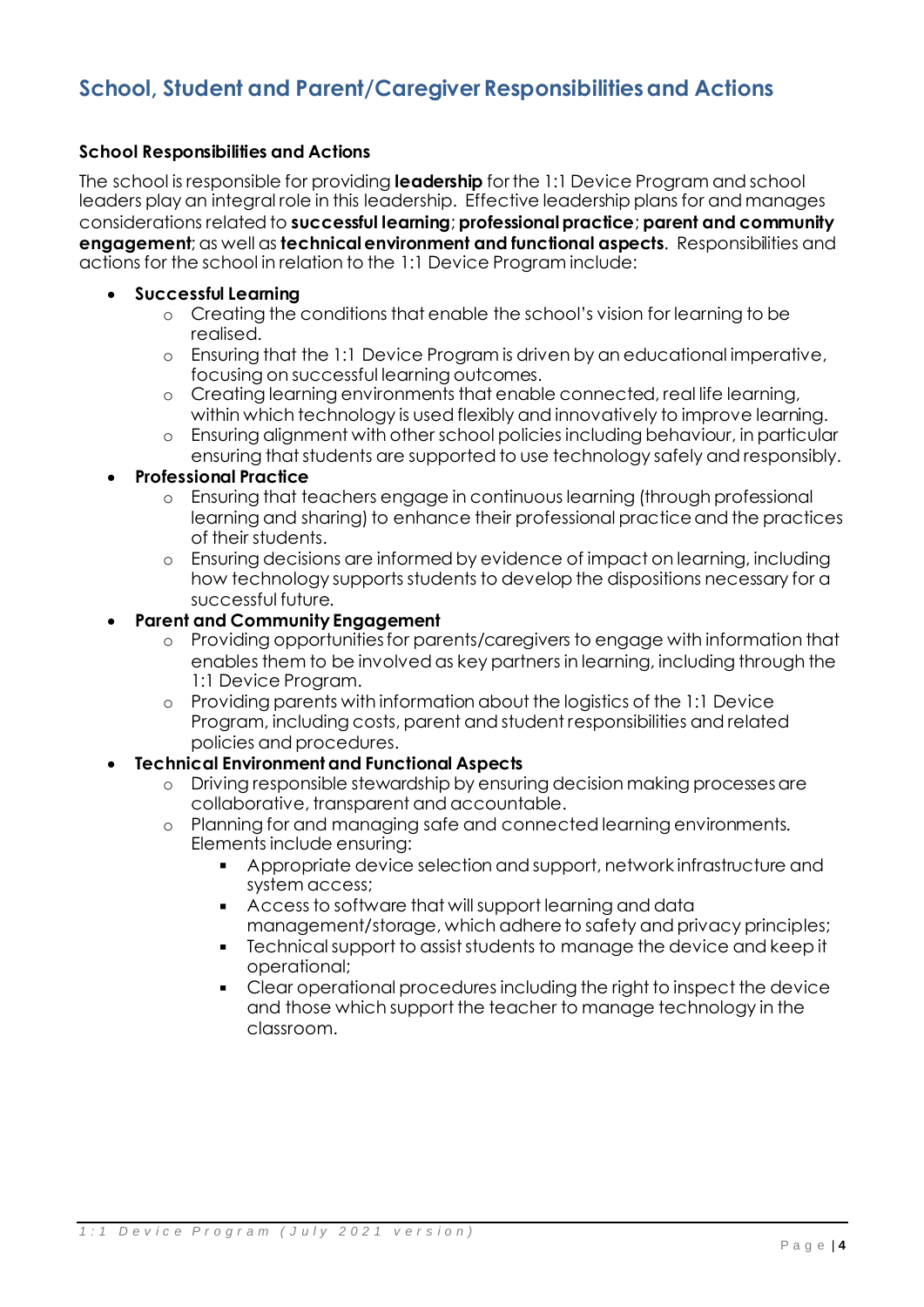# **Student Responsibilities and Actions**

Student responsibilities and actions in relation to the 1:1 Device Program include:

### • **Educational Purpose**

o Being active participants in their learning and using their device for educational purposes. This extends to the use of the school network, including the Internet and all associated infrastructure as well as ensuring that non educational software (where permitted) or data, does not inhibit the use of the device as a learning tool.

# • **Using Technology Safely and Responsibly**

- o Complying with all elements of the school's Acceptable Use of Computer and Internet Resources policy and the School's Behaviour policy to ensure the safe and responsible use of technology including:
	- Applying personal safety practices by keeping personal information private and securing digital information;
	- Reporting unsafe behaviours to the school;
	- Using technology ethically (e.g. not accessing or sending content to bully or defame others or that is illegal, dangerous or offensive);
	- Engaging in appropriate practices to recognise the intellectual property  $\blacksquare$ (including copyright) of themselves and others. This extends to only installing/storing appropriately licensed software (and material e.g. downloads) on the device.

# • **Device Management & Security**

- o Complying with all elements of the school's *Acceptable Use of Computer and Internet Resources Policy.*
- o Bringing the device to school each day ready for learning:
	- Fully charged and operational. Students seek support to resolve technical problems according to school procedures;
	- Clean and clearly labelled with authorised identification.
- o Keeping the device safe and secure at all times, including:
	- Following school and classroom rules for the use, transport and storage of devices;
	- Transporting the device in the designated protective casing, and placing it in school bags whilst travelling to and from school;
	- Reporting to the school instances of loss, damage or theft of the device as soon as possible (police report may be required).
- o Managing the device in alignment with school behaviour policy, including:
	- Accessing the internet only through the wireless network when at school;
	- Maintaining the network setting required to connect to the school  $\blacksquare$  . network without alteration, unless directed to do so by the school;
	- Backing up data and updating software as recommended/directed by the school.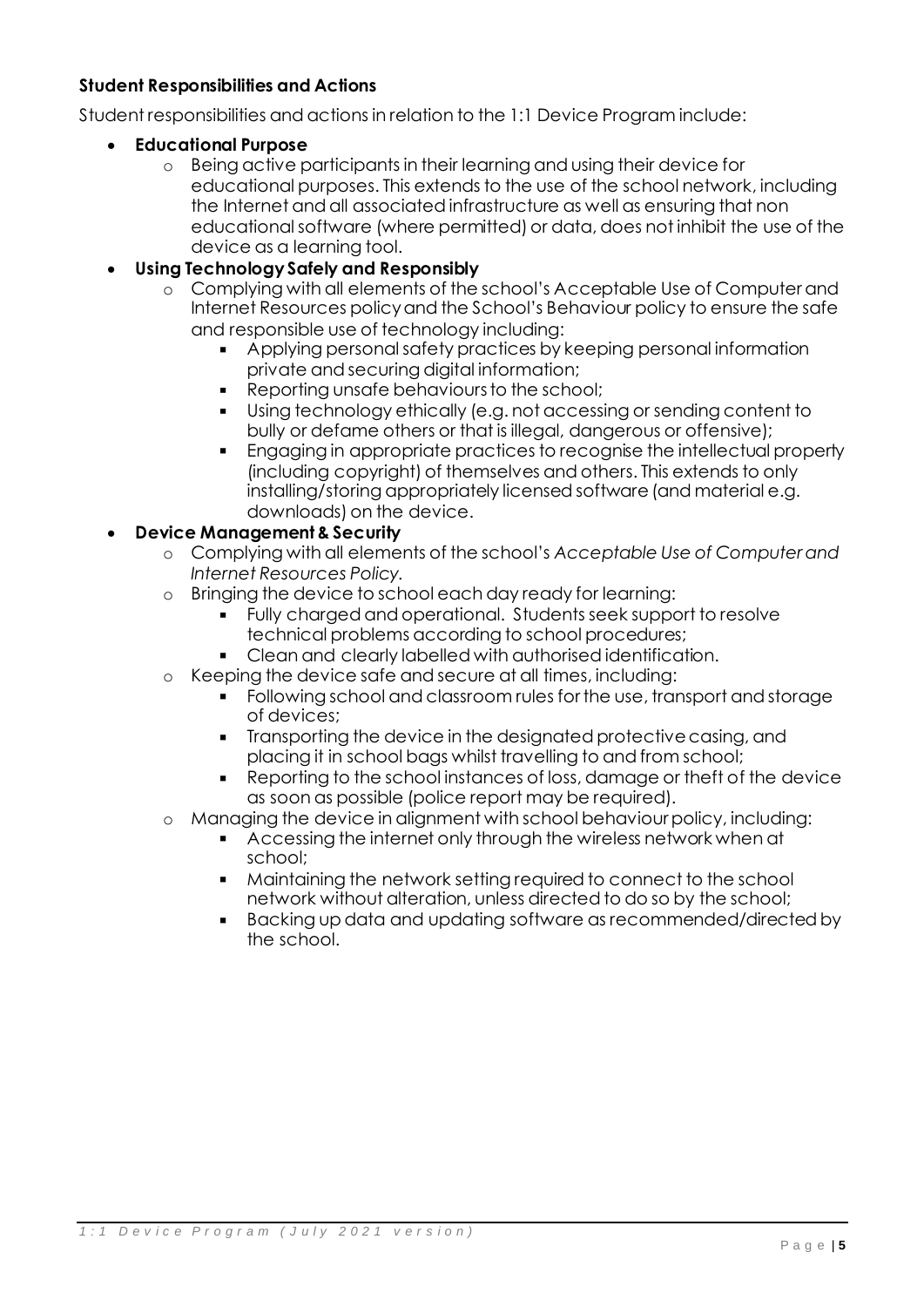# **Parent/Caregiver Responsibilities and Actions**

Responsibilities and actions for parents in relation to the 1:1 Device Program include:

- Maintaining an active interest in your child's education by understanding how technology is being used to support learning.
- Supporting the care and responsible use of technology by:
	- o Working alongside the school to educate your child about safe and responsible use of technology.
	- o Attending parent information sessions about Cyber Safety.
	- o Monitoring the use of the device outside of school including internet access, device storage and access.
	- o Supporting and reinforcing school policies and procedures including:
		- Acceptable Use of Computer and Internet Resources Policy;
		- School Behaviour Policy;
		- Operational procedures and responsibilities in relation to the 1:1 Device  $\blacksquare$ Program including ensuring safe and secure storage of the device;
		- Acknowledging the schools right to inspect the device.

# **The iPad Pro**

St Vincent's will provide each student with an Apple 10.5" iPad Pro, with glass screen protector and Bluetooth Keyboard in Year Four. This device will be equipped with a broad range of software. The school purchases the devices and parents/guardians pay the cost of the device over twelve terms, \$75 per term. Parents/guardians will receive ownership of the device on the final day of Year Six, provided that all termly payments have been made prior to this time. Students will use the iPad at school and take it home as necessary. All students are expected to adhere to the 'Student Responsibilities and Actions' as outlined in the information booklet. Students who breach the policies which have been agreed to and signed by both parents/guardians and students, will not be able to take home their iPad for a length of time, as deemed appropriate by the Principal.

#### **Ownership**

The iPad and all accessories remains the property of the school. Parents/guardians will receive ownership of the device on the final day of Year Six, provided that all termly payments have been made prior to this time. Students who leave St Vincent's before the completion of primary school may choose to purchase their device if they wish.

#### **Warranty**

The 10.5" iPad Pro comes with a standard Apple warranty. St Vincent's Primary School have systems in place during school terms that help us facilitate repairs, as required. Where possible, students will be given a replacement iPad while awaiting repairs.